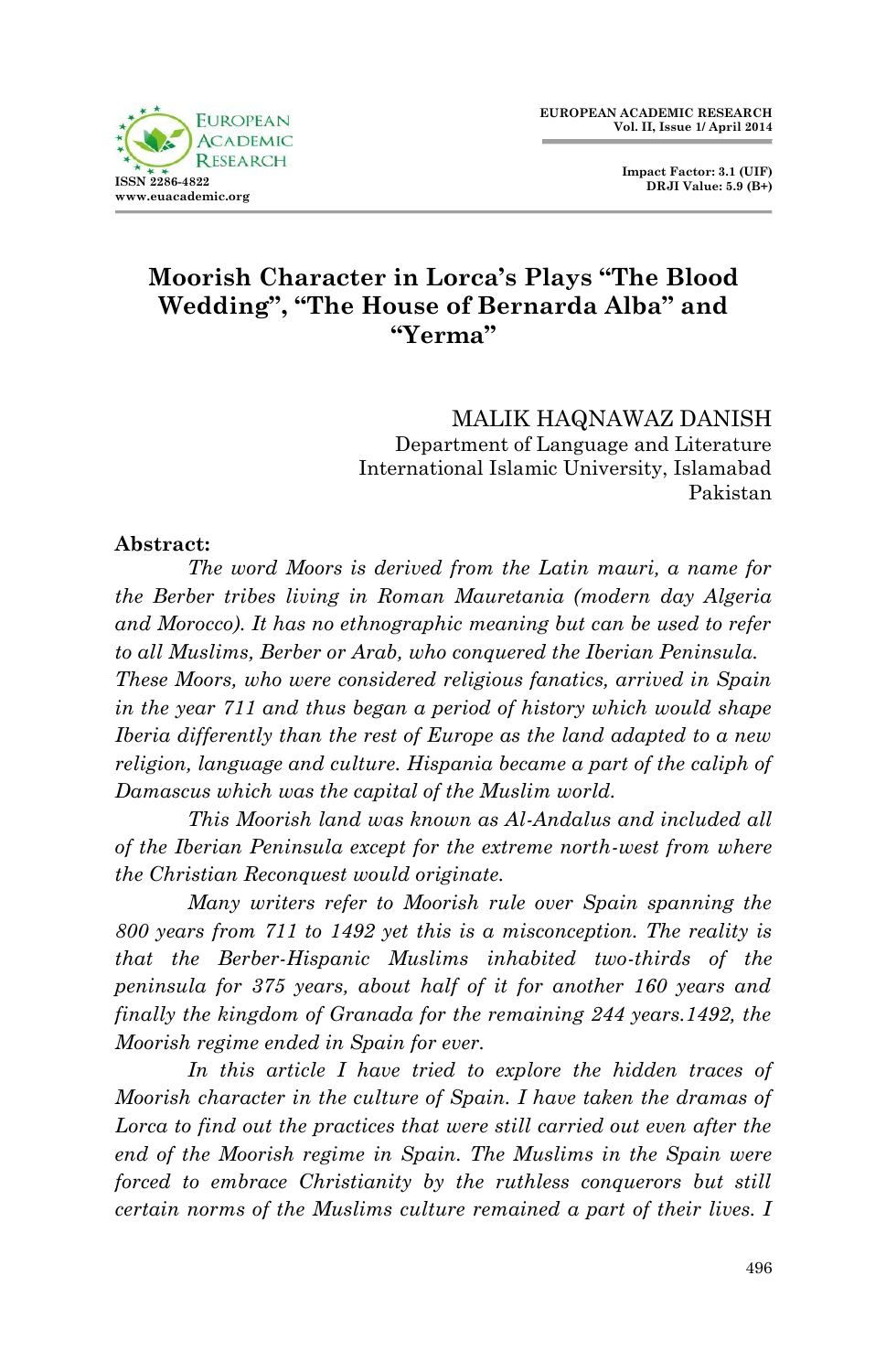Malik HaqNawaz Danish*- Moorish Character in Lorca's Plays "The Blood Wedding", "The House of Bernarda Alba" and "Yerma"*

*have focused on three plays of Lorca, The blood Wedding, The House of Bernarda Alba and Yerma. All of these plays show the rustic life of Spain and the links to the Moorish character were traced conveniently. A comparative study is carried out in order to find out the influence of the Muslims in the Spain and over those who were made to embrace Christianity by force. The representation of the Moorish character is evident in the affairs of the lives of the people but this is a fact that certain practices seem only to be followed, but not in spirit. They follow the structures but not the essence. This gap might be taken as the hybrid nature of their heredity. Anyhow, all the plays of Lorca reveal the Moorish character and invite one to unleash the realities hidden in the texture of the play.*

**Key words**: Moorish, hybrid, heredity, regime.

#### **Introduction**

Comparative literature is the study of the literature across the globe, of different cultures, it is interdisciplinary that is concerned with the patterns of connection in literatures across both time and space or it may be explained as the activity of a reader to follow up what appears to be similarities between texts or authors from different cultural contexts. Mathew Arnold in his inaugural Lecture at Oxford in 1857 said:

> Everywhere there is connection, everywhere there is illustration. No single event, no single literature is adequately comprehended except in relation to the other events, to other literatures.

Goethe comments, "It is becoming more and more obvious to me that poetry is the poetry of all mankind". He remarked the world literature as "Weltliteratur". He emphasized the world literature is a common literature with similar issues, characters and themes.

Comparative literature has become fashion, made easier by international marketing and by availability of translations.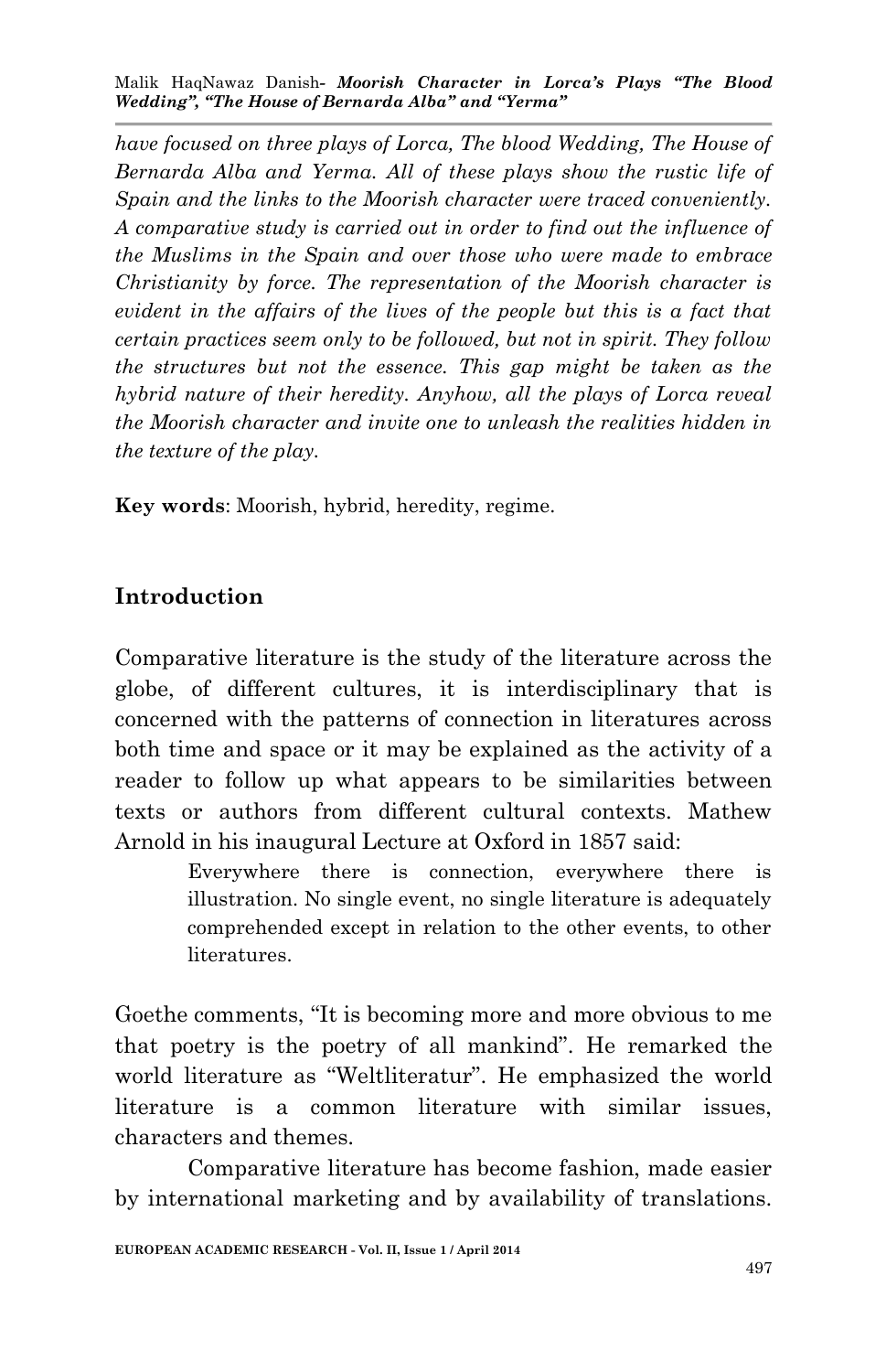Jost, Gayley and Mathew Arnold are of the view that comparative literature is some kind of world religion. The underlying suggestion is that all cultural differences disappear when readers take up great works; art seen as an instrument of universal harmony and the comparatist is the one who facilitates the spread of that harmony.

## **Literature Review**

As early as 1903, Benedetto Croce argued that comparative literature was a non-subject, contemptuously dismissing the suggestion that it might be seen as a separate discipline. He concluded that 'there is no study more arid than researches of this sort'. Croce's argument was that the term 'comparative literature' was obfuscatory, disguising the obvious, that is, the fact that the true object of the study is literary history. But other scholars made grandiose claims for the comparative literature.

In the 1950s and 1960s, high-flying graduate students in the West turned to comparative literature as a radical subject, because at that time is appeared to be transgressive, moving as it claimed to do across the boundaries of single literature study. Harry Levin in 1969 complained, "We spend far too much energy on talking about the comparative literature and not enough of it comparing the literature". He urged more to the work and less agonizing about the theory. By the late 1970s,a new generation of high-graduate students in the West turned to Literary Theory, Women's Studies, Semiotics, Film and Media studies and Cultural Studies abandoning the comparative literature. Yet even as the process under went in the West, comparative literature began to gain grounds in the rest of the world. New programmes emerged in China, in Taiwan, in Japan and other Asian countries. Development in comparative literature beyond Europe and North America do indeed cut through and across all kinds of assumptions about literature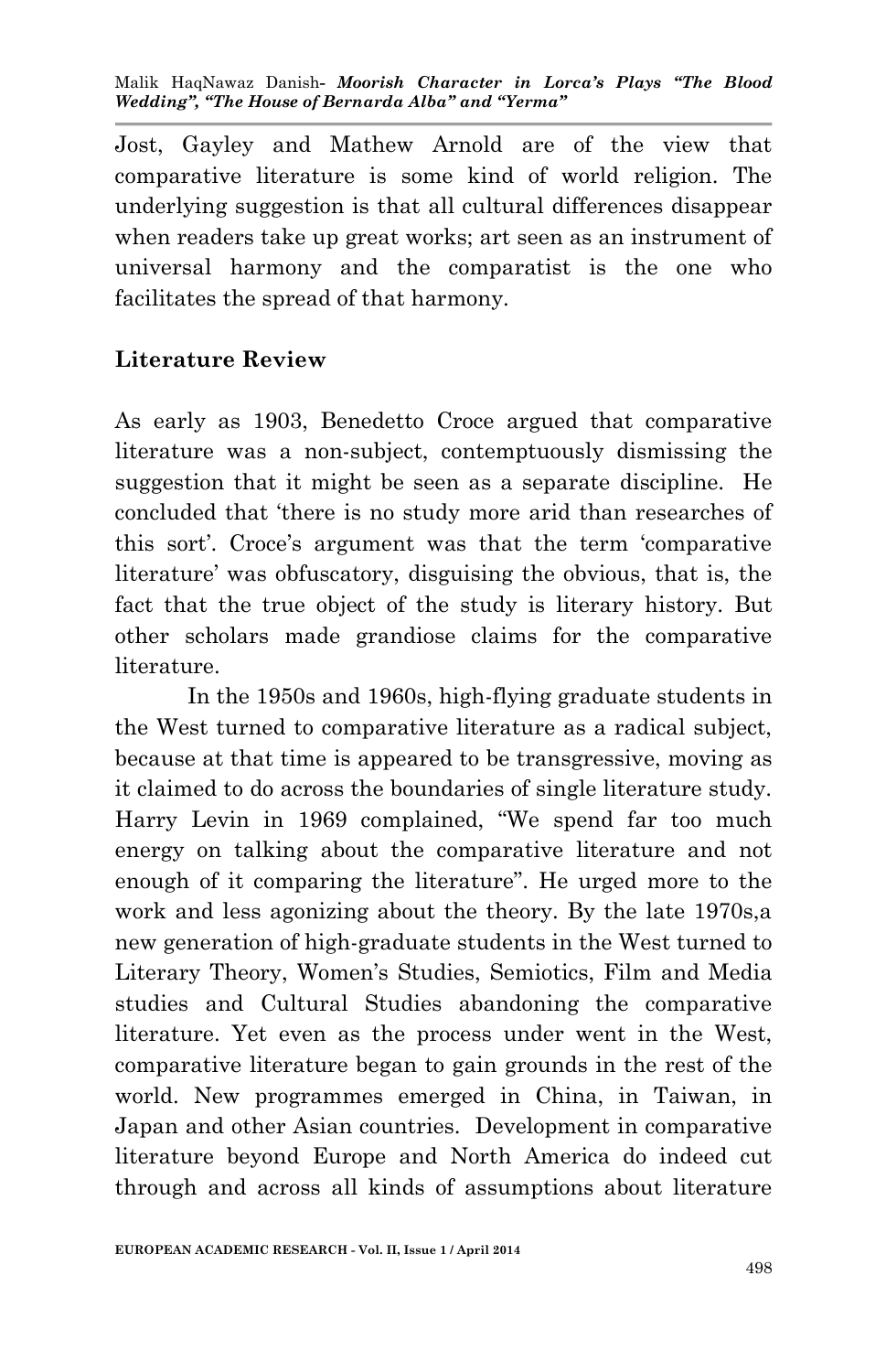that have come increasingly to be seen as Eurocentric. Wole Soyinka and a whole range of African critics have exposed the pervasive influence of Hegel, who argued that African culture was 'weak' in contrast to what he claimed were higher, more developed cultures, and who denied Africa a history. James Snead, in an essay attacking Hegel points out, "The outstanding fact of late twentieth-century European culture is its ongoing reconciliation with black culture".

What we have today is a varied form of comparative literary studies that changes according to where it is taking place. The growth of national consciousness and awareness of the need to move beyond the colonial legacy has led significantly to the development of comparative literature in many parts of the world, even as the subject enters a period of crisis and decay in the West.

Another rapidly expanding development in the literary studies and one which has profound implications for the future of comparative literature is 'Translational Studies'. In the mid of 1970s, the subject has developed to such an extent that there are many now who consider it to be a discipline in its own right. The work of scholars such as Tory, Lefevere, Hermans, Lambert and many others has shown that translation is especially significant at the moments of great cultural change. Still comparative literature is under progress in different parts of the world with critics finding breaking new grounds for the further development in the field.

# **Discussion**

The culture of Spain is explored by Lorca in a realistic manner. The culture along with the moral practices has been made transparent to the readers. The traces of the Moorish character are present in the texture of the text of the dramas. The culture of the Spain is made to be exposed and the practices of the Muslims in the early age were also carried out in the same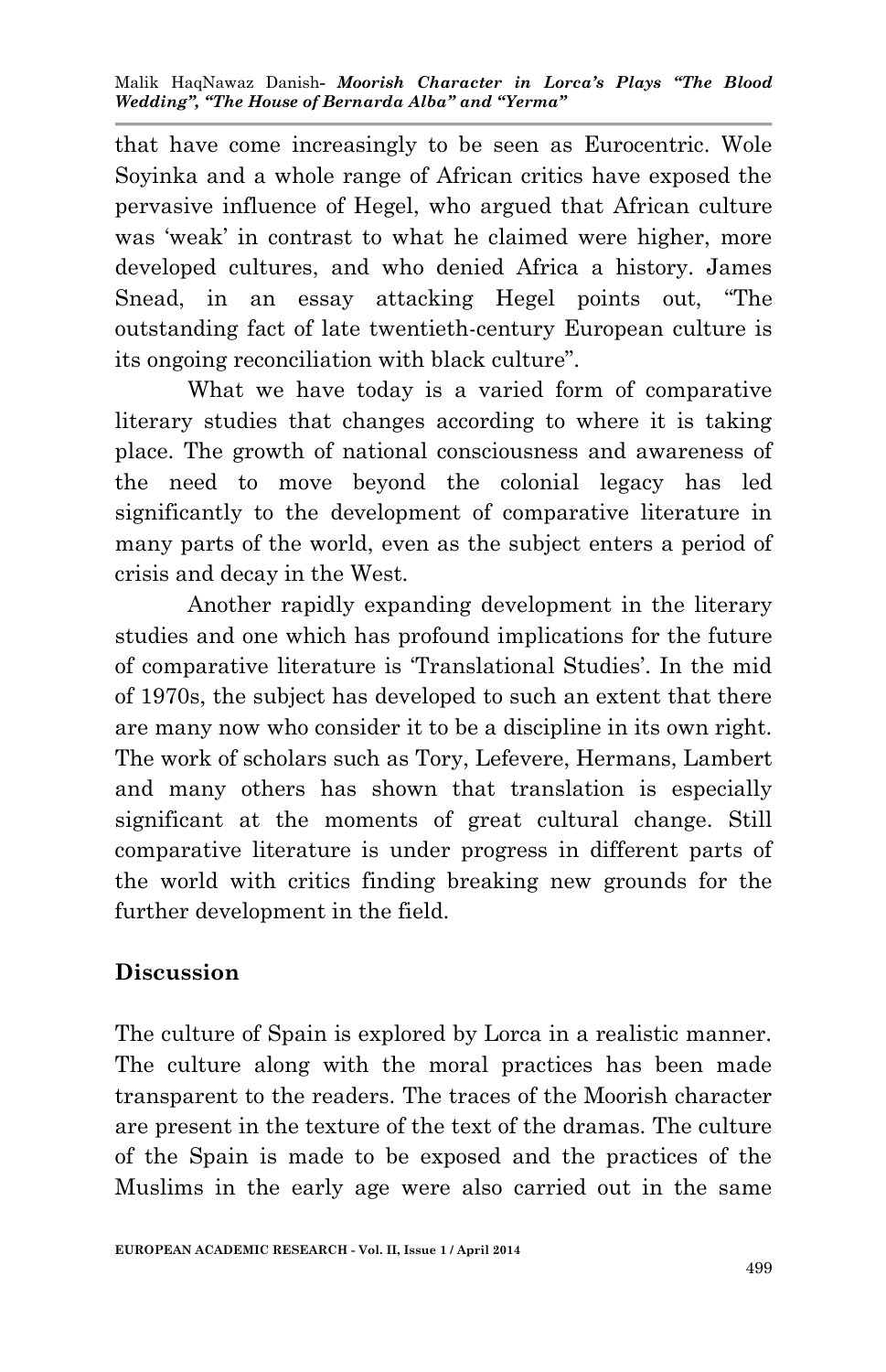fashion. The adultery is condemned in the play at the end of the second act when the villagers are dragging Librada`s daughter, who is not married, had a baby. She killed the baby and the people are prepared to kill her as well. Bernarda shouts, "Finish her off before the police get here! Set burning coals in the place of her sins".

Apart from other evil practices, adultery is condemned in the play with hard consequences like this. Such a response to the doer of the sin is Moorish in character where a doer is to be punished with no exception. Even the daughters are not allowed to go outside the house and meet anyone. They are restricted in their home under the strict vigilance of Bernarda, the mother. Bernarda says, "I must make them feel the weight of my hand".

The daughters have not yet married because Bernarda is looking for a perfect match. This liability lies in the Muslims to search for the perfect match in every aspect and get the daughters married. Perfect match claims overall traits and characteristics of the person going to be married to her daughter.

Ponica serves them in the best possible manner and also acts as a confidant to Bernarda. She declares the Moorish supremacy of a man over the woman. She says, "She (Bernarda) doesn't know the power a man has over a house full of women".

This supremacy of a man in the affairs of the domestic life and other spheres of life is purely Moorish. The other cultures of the West do not claim such supremacy in either the domestic life or any other sphere of life. It is particularly Moorish character that the male of the family is in every respect the head of the family and he is responsible for the bread and butter also. He holds the responsibility of his siblings and the think tank of the family. He always is superior to the woman of the family and the patron for all the members.

As far as some social norms of the society is concerned, Lorca`s plays display a tendency of the Moorish character in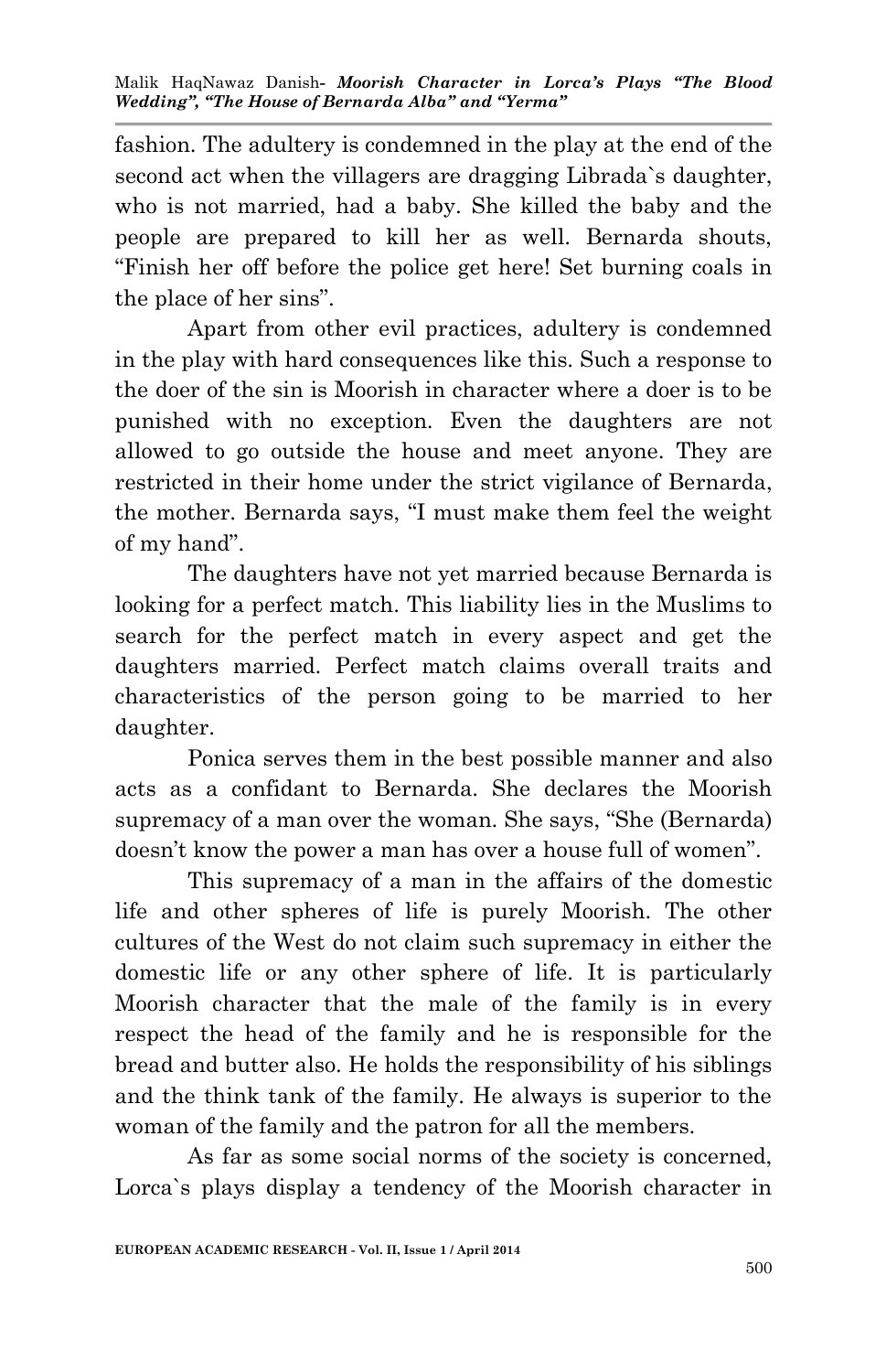their texture. In The Blood Wedding, the mother advises the bridegroom, "You are far too big for the kisses. Give them to your wife….. When she is your wife".

This reservation is purely Moorish in character. The Muslims do not enjoy such relationship before getting married even with their to-be wives. They have to maintain the distances before the final exchange of oaths and the same morals are taught by the parents, as Bernarda does in the drama. In the next moment, when the neighbour appears, she says, "I never liked her. She didn't love her husband"

This reproach by a lady about another lady and her hatred for her for not being sincere to her husband and not showing the true feelings of love her husband shows the Moorish nature. The utmost responsibility of a wife is to engage herself in the best possible manner in the service of her husband. She has to be loyal and sincere to her husband and must give priority to her husband in every respect.

The way in which the bride enters the room has also tinges of Moorish character. When she enters, her hands at her sides in a modest pose, her head bowed. This gesture shows the ultimate shyness in the character of the bride at the occasion of her marriage. The mother declares about the fate of the bride that she will be having, "A man, children, and as for the rest a wall that's two feet thick", the bride answers, "Who needs anything else".

Such a humble concept of a house wife is Moorish where a wife needs the company of her husband and children and she keeps herself save and confine to the four walls of her house. Nothing more is ever desired and thought of by a bride than a family. Furthermore, the bride claims to Leonardo,

> I have got my pride. Which is why I am getting married. And I'll get shut myself with my husband and I'll love him above everything.

The conception about getting married and the supreme responsibility of the wife in the Muslims is to love her husband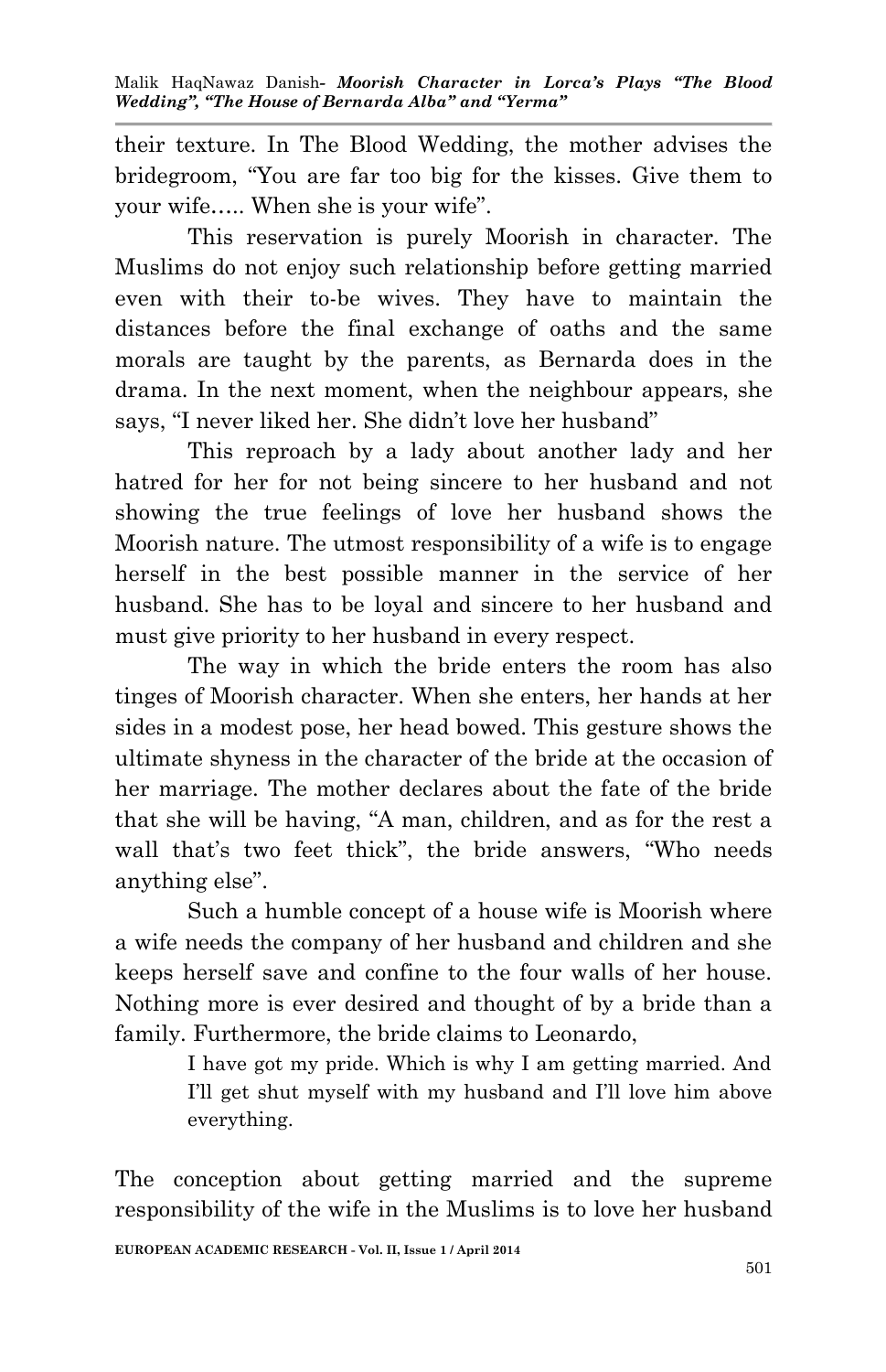above anything else. Nothing is more important than the obligation towards a husband. Such inclination towards husband and extreme loyalty towards husband shows the character of a Muslim wife.

The mother tells the father of the bride that the girls never go into the streets. This confinement of the girls in the houses with having the idea of roaming into the street has a tinge of Muslim character. Girls are respected and they are to stay in the walls of their houses until it is necessary to go out for a purpose. They are not allowed to wander in the streets aimlessly in order to kill the time. They are the pride of their family and they ought to be confined to the standards of the culture they live in.

In Yerma, Lorca again gives the color of Moorish character in the making of the drama. In Yerma, Yerma is longing for a child but she is declared as "Barren" and infertile. She desperately longs for a child but till the very end she is kept alone. Yerma is advised by the Pagan Woman that she still is pretty and clues her to be unfaithful to her husband. Time and again she is tempted towards the path of disloyalty and the very odds also push her to become unfaithful to her husband. She says,

> Do you think I could just go and live with another man? What about my pride? My self-respect? I couldn't do a thing like that any more than water can flow uphill or the full moon shine at midday….No, I have to go my own way.

The 'way' she is on is Moorish, where the ultimate responsibility of a wife is only to serve her husband and to love him more than anyone else. Nothing more than her love and sincerity can be instigating for a wife to betray her husband till the last breath of her life. Yerma remains and confirms herself to the level of purity and loyalty. It shows the Moorish tendency and attitude.

In Act One, scene two, the pilgrimage to the Old Saint also confirms to the practices of the Muslims of Spain.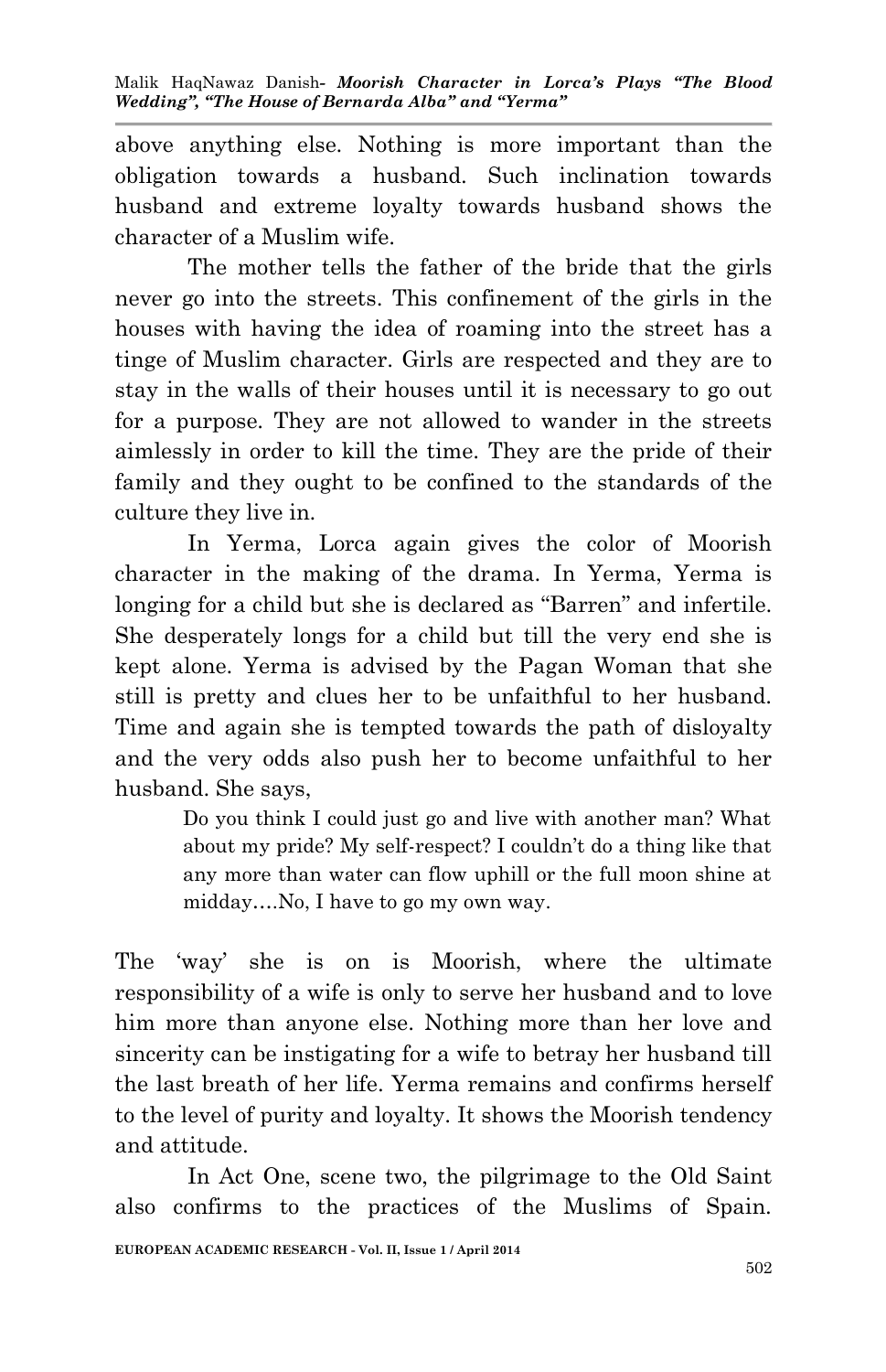Malik HaqNawaz Danish*- Moorish Character in Lorca's Plays "The Blood Wedding", "The House of Bernarda Alba" and "Yerma"*

Whenever they faced some catastrophe or they needed some divine blessings, they turned to their Saints in order to attain proximity and kindness of God. The same practice of going for the pilgrimage to the Old Saint is a link to the practices of the Muslims of the Spain. Yerma is told by the old women to go on a pilgrimage in order to seek blessings. Such traces and practices were carried out in Moorish Spain and were still practiced in Spain after the decline of the Moorish regime. There is much more what we can label as Moorish. Lorca has clearly and artistically fabricated the Moorish character in the texture of his plays and contrapuntal reading can unleash the characteristics from the texture. All the plays in one way or the other portray the Moorish character. The traces are hidden in the texture but they can be unleashed. Lorca displays the characters in a multi dimensional manner and paints the culture of the Spain in a realistic manner.

#### **BIBLIOGRAPHY**

- Arnold, Mathew. 1857. "On the Modern Element in Literature." Inaugural Lecture delivered in the University of Oxford, 14 November 1857.
- Ashcroft, Bill, Gareth Griffiths and Helen Tiffan. 1989. *The Empire Writes Back*. Routledge, 2.
- Ayala, Francisco, Federico Garcia Lorca, Manuel Machado, Pedro Massa, Rupert C. Allen, Jr. 1962. "Lorca Discusses His Plays." *The Tulane Drama Review* 7(2): 111-119.
- Croce, Benedetto. 1973. *Comparative Literature*, in Schultz and Rhein, 215-23.
- Poeta, Salvatore J. 1999. "Poetic and Social Patterns of Symmetry and Contrast in Lorca's La casa de Bernarda Alba." *Hispania* 82(4): 740-749.

Wellek, Rene. 1963. *The Crisis of Comparative Literature*. Yale